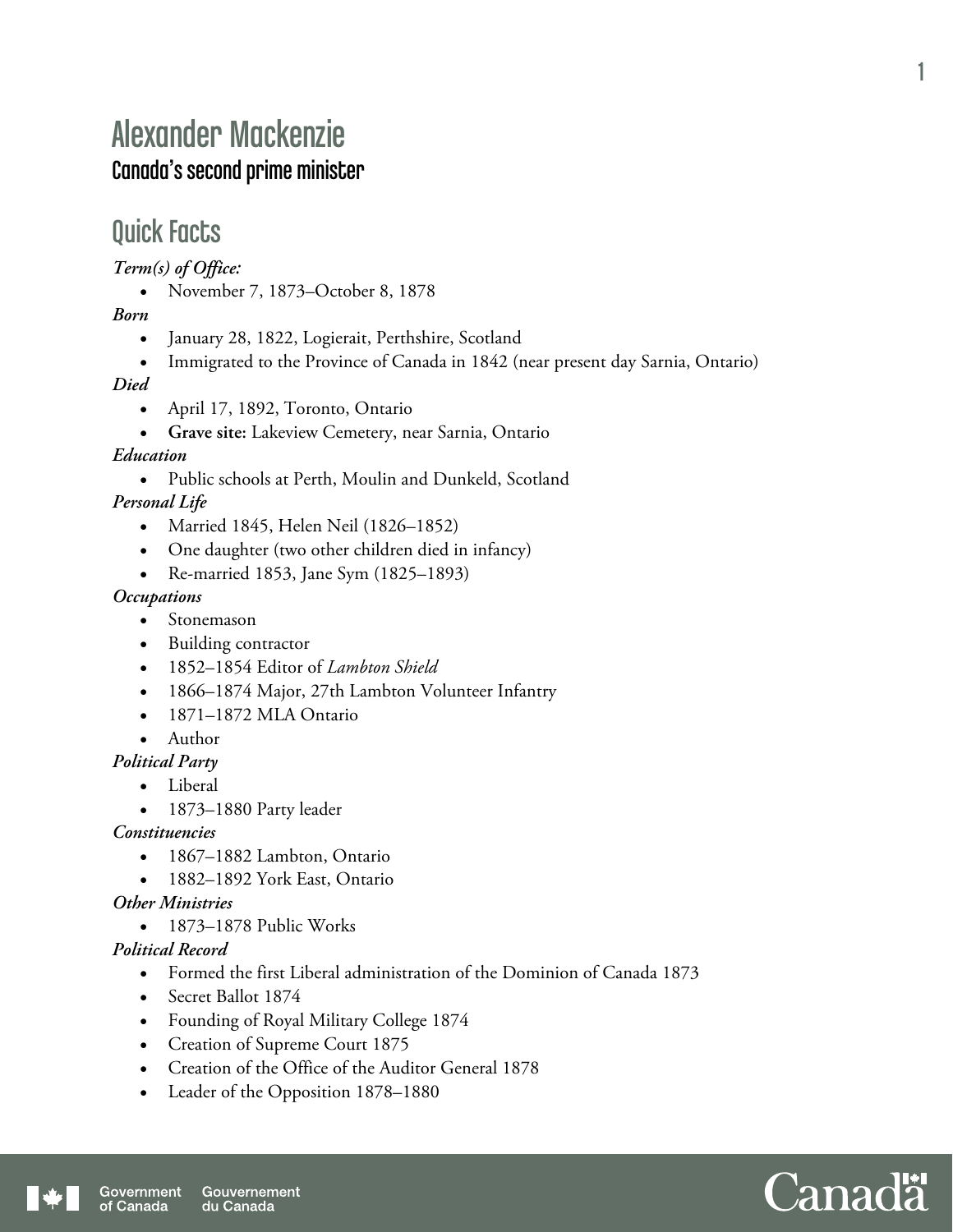## **Biography**

*I have always held those political opinions which point to the universal brotherhood of man, no matter in what rank of life he may have taken his origin.*—Alexander Mackenzie, 1875

Canada's second prime minister, Alexander Mackenzie, was a nation builder of a literal sort. When he became Canada's first Liberal prime minister in 1873, he brought with him both his stonemason's skill and his democratic principles. Born in Perthshire, Scotland, he immigrated to the Province of Canada in 1842 to follow his sweetheart, Helen Neil. Trained as a stonemason, he soon found work in the rapidly growing provinces of Canada East and West. One of his first jobs was to build a bomb-proof stone arch at Fort Henry in Kingston. His next task was working on the Beauharnois Canal near Montréal. Many of the monuments raised by Mackenzie still stand in Ontario: the Welland Canal, the Martello towers in Kingston, the Episcopal Church, a bank in Sarnia, courthouses and jails in Chatham and Sandwich.

In order to support his family, Mackenzie had been forced to cut short his formal education at the age of thirteen. But throughout his life he sought to make up for the schooling he lacked by a program of self-education which included the study of literature, history, science, philosophy and politics. In Scotland, Mackenzie had been drawn to the Chartist movement, a political group advocating democratic reform. He was naturally drawn to the Reform party (forerunner of the Liberal party) in Canada. By 1852, Mackenzie was the editor of the Reform newspaper, the *Lambton Shield*, and through it, became friends with the party leader, George Brown. Mackenzie was first elected as a Reform member to the Provincial Assembly in 1861. He was elected to federal Parliament in 1867 and sat in the Ontario Assembly from 1871 to 1872, when dual representation was abolished.

Mackenzie became leader of the Liberal (formerly Reform) party in 1873. That same year, the Liberals uncovered and released to the press evidence of bribery involving the Conservative party and the contractors engaged in building the government's Pacific Railway. In the ensuing scandal, the Conservatives under Sir John A. Macdonald were forced to resign, and Alexander Mackenzie and the Liberals took over. A general election in January 1874 gave Mackenzie the mandate to govern.

It was unusual for a man of Mackenzie's humble origins to attain such a position in politics in an age which generally offered such opportunity only to the privileged. Lord Dufferin, the current Governor General, expressed early misgivings about a stonemason taking over government. But on meeting Mackenzie, Dufferin revised his opinions: "However narrow and inexperienced Mackenzie may be, I imagine he is a thoroughly upright, well-principled, and well-meaning man."

Mackenzie also served as Minister of Public Works and oversaw the completion of the Parliament Buildings. While drawing up the plans, he included a circular staircase leading directly from his office to the outside of the building. This clever addition allowed him to escape the patronageseekers waiting for him in his antechamber. Proving Dufferin's reflections on his character to be

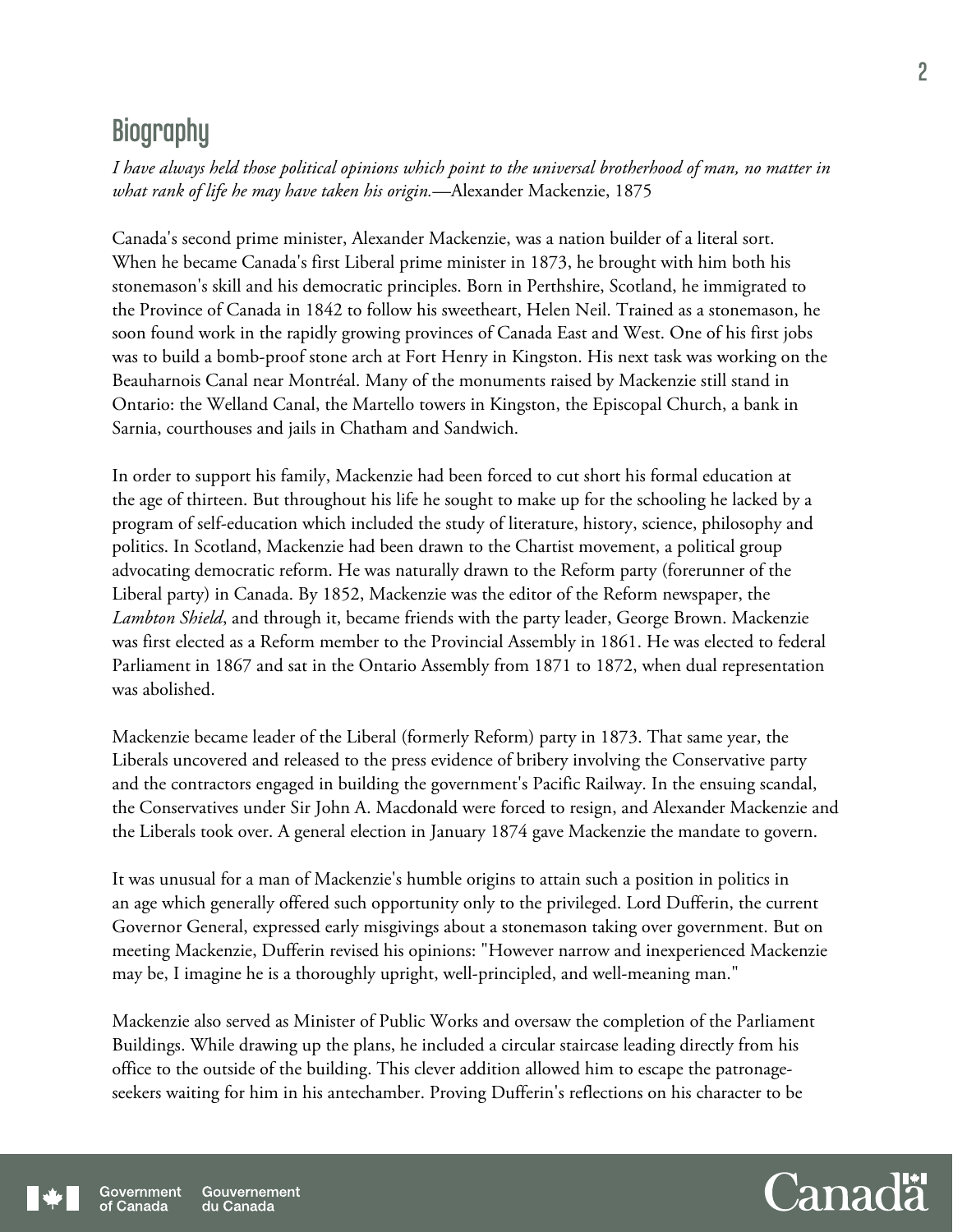true, Mackenzie disliked intensely the patronage inherent in politics. Nevertheless, he found it a necessary evil in order to maintain party unity and ensure the loyalty of his fellow Liberals.

In keeping with his democratic ideals, Mackenzie refused the offer of a knighthood three times. His pride in his working-class origins never left him. Once, while touring Fort Henry as prime minister, he asked the soldier accompanying him if he knew the thickness of the wall beside them. The embarrassed escort confessed that he didn't and Mackenzie replied, "I do. It is five feet, ten inches. I know, because I built it myself!"

Under Mackenzie, the Liberal government established the Supreme Court of Canada, reformed the electoral system and introduced the secret ballot, as well as completing the Intercolonial Railway and starting the transcontinental Canadian Pacific line. Unfortunately, the country suffered an economic recession in the mid-1870s, for which Mackenzie's government was blamed and they lost the election in 1878. Mackenzie gave up the leadership of the Liberals in 1880, but remained in Parliament until his death in 1892.

### International Relations

Mackenzie favoured free trade and thought the previous government had not tried hard enough to improve relations with the United States. He sent George Brown to negotiate with the American Secretary of State, Hamilton Fish. They reached agreement on a draft reciprocity treaty, but the American senate was close to adjournment and consideration of the treaty was postponed. Because reciprocity had not been accepted, Mackenzie continued a policy of tariffs for revenue purposes.

With the purchase of Alaska and the end of the Civil War, the Americans viewed the region west of Canada for possible annexation. This led Great Britain to favour the purchase by Canada of Rupert's Land and the North-Western territories from the Hudson's Bay Company. The region was renamed the Northwest Territories. Rupert's Land included what is today northern Quebec and Ontario, the entire province of Manitoba, most of Saskatchewan and part of southern Alberta.

The North West Mounted Police was formed in 1873 to rid the Prairies of whiskey traders, to establish good relations with the First Nations in anticipation of increased settlement, and to demonstrate to Americans that the Northwest Territories, acquired in 1869, were indeed a part of Canada.

In the spring of 1874, after recruitment and training, the new prime minister sent the mounted policemen west. These men were successful in fighting the whiskey trade and in securing peaceful relations with the First Nations people. Treaties were signed with the Plains and Wood Cree in 1876 and the Blackfoot Confederacy in 1877.